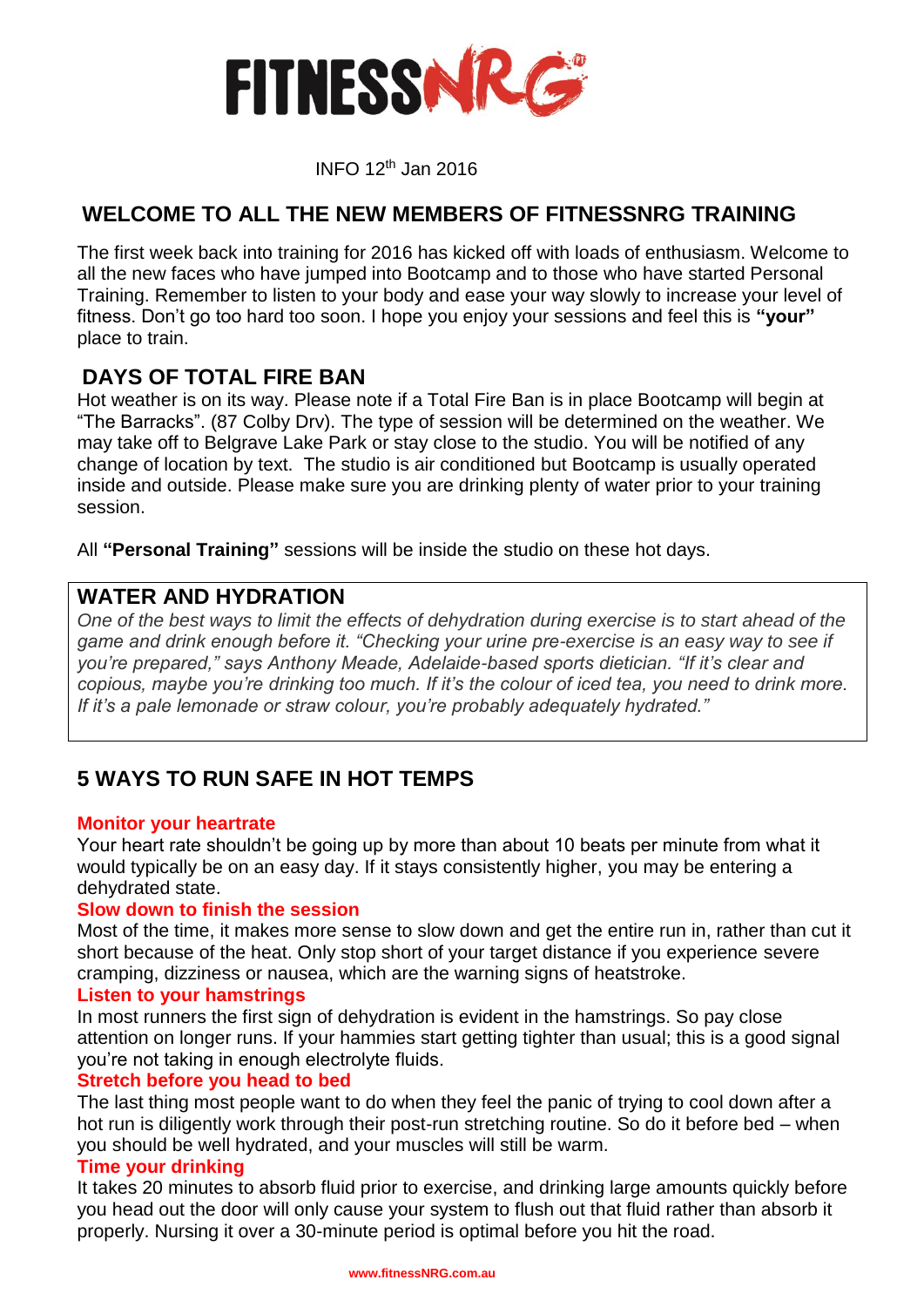# **TERM 1 GROUP TRAINING 2ND FEB – 24TH MAR**

FitnessNRG provides a selection of training options. We are aware that people prefer different training requirements to others. Some like the personal attention of one on one training or training with friends in a small group and others like a larger group environment. For some it is a financial reason for how they choose.

Our PT training, Term classes and Bootcamp have been running successfully for 8 years. It's important to us that we meet your expectations.  $\odot$ 

# **UNLIMITED NRG TERM 1 MEMBERSHIP \$400**

Unlimited NRG is a term membership. It came about for those who wanted to have a choice of classes each week choosing from Bootcamp to Core Classes, Powerbar, Step and NRG Express. It gives you flexibility to try everything we offer. You can jump into all them. There is no limit. ! You decide which classes each week. Unlimited NRG runs for the school term. Term 1 starts Mon 2<sup>nd</sup> Feb till 24<sup>th</sup> March.

## A LITTLE BIT ABOUT CHERYLE

Cheryle has worked in the Fitness Industry for 22 years in various roles ranging from Aerobics Instructor,

Gym Instructor,

Co- Manager and Aerobics Co-Ordinator at Bennettswood Fitness Centre,

Owned and operated Dynamics Aerobic Centre in Glen Waverley.

Instructor Trainer, presenting workshops interstate and at Melbourne University for The MasterBlaster Convention for 6 years.

She was involved in appearing in videos for Powerbar sold in America and was on numerous Aerobic Cassette covers ( *A long time ago now*).

Cheryle also wrote articles for The Womens Health & Fitness magazine.

Now Cheryle trains you guys and claims it is the best job ever !!!!!!!

# A LITTLE BIT ABOUT JACK

Jack has been brought up around fitness.

He bounced around in his mummy's tummy while she taught Aerobics classes for 20 weeks of pregnancy. He continued to roll about while his mum joined in as a participant in the Aerobics room right up to 3 weeks before he was born.

He started going to the gym when he was 5 weeks old, in a pram being wheeled to the Gym crèche while his mum taught classes most days.

Once he could walk his mum put him in Kinda Gym classes while she taught classes. He would sit at the reception desk when his mum became an owner of Dynamics Aerobic studio and often eat his dinner while his mum attended to the running of the centre. Until his dad picked him up on his way home from work.

Jack was always involved in sport playing cricket, football and basketball. He did Karate also. He has done loads of Bootcamp sessions, starting at 12 years of age.

Jack is now a qualified Cert 1V Personal Trainer

A popular instructor with kids running the Kidz Fitness classes at FitnessNRG.

He is a Bootcamp trainer and a great Powerbar Instructor.

Did I mention he is an amazing musician? Apart from all the fitness history. He has an amazing music history. He writes music, plays the piano, acoustic guitar, lead guitar and drums.

His first time singing on stage was 5 years old.

His first time singing solo with his guitar in a pub was 14 years old.

His ambition… To get his music heard…And… Maybe run FitnessNRG one day ????